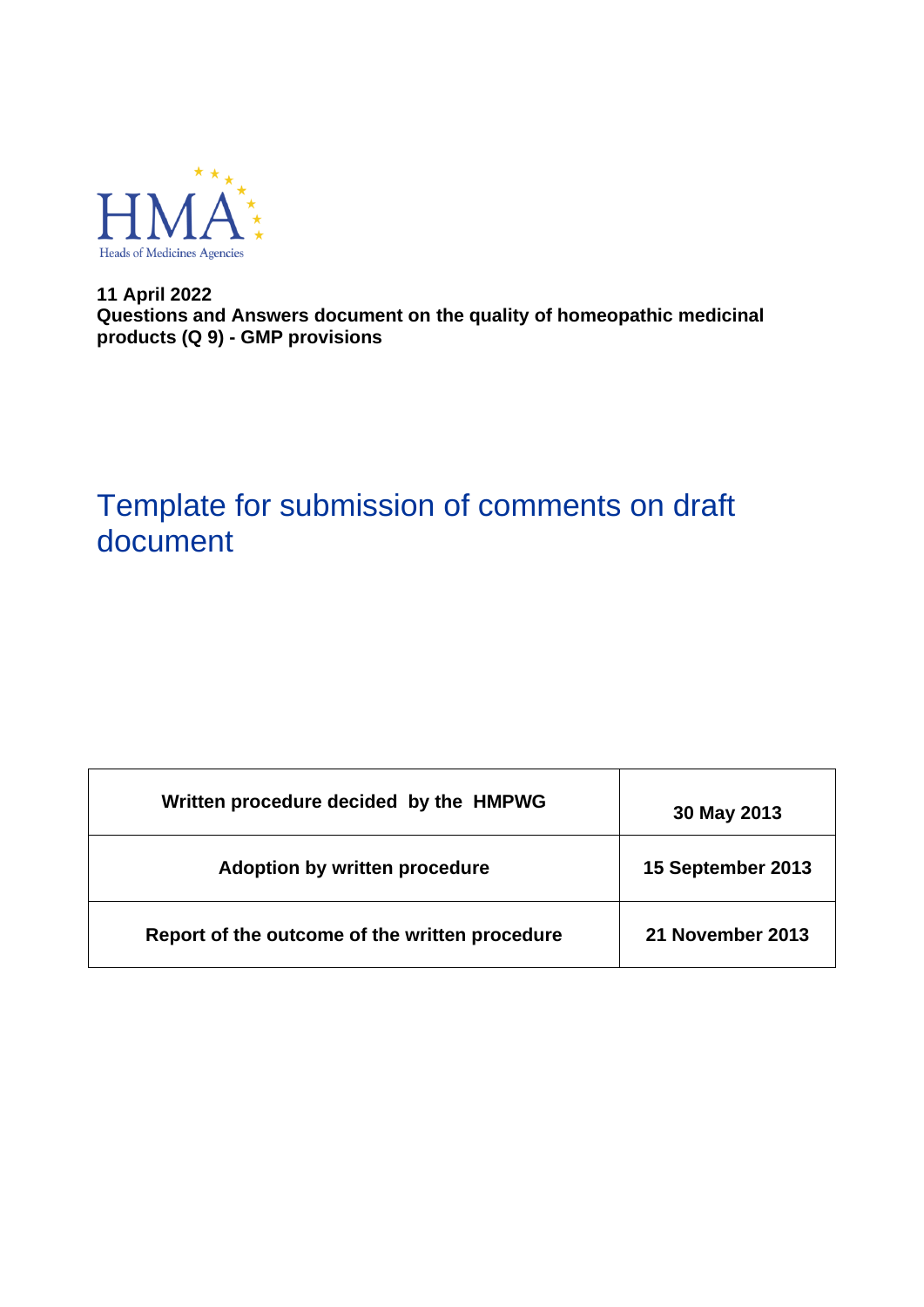## Submission of comments on draft document

## **Table 1: Origin of comments**

Questions and Answers document on the quality of homeopathic medicinal products (Q 9) - GMP provisions

| Organisation or individual | Contact details (e-mail address, telephone number, name<br>of contact person) |
|----------------------------|-------------------------------------------------------------------------------|
| <b>ECHAMP</b>              | Amandine OSET                                                                 |
| Rue Washington 40          | amandine.oset@echamp.eu                                                       |
| B-1050 Brussels            | +32 2 649 94 40                                                               |
|                            |                                                                               |
|                            |                                                                               |

| Interested parties are invited to send                                                         |
|------------------------------------------------------------------------------------------------|
| comments together with a copy of the cited references.                                         |
| This will facilitate the assessment of comments, suggestions and corresponding justifications. |
| When the reference consists of a book chapter, the copy must include                           |
| the page of the book showing the year of publication.                                          |
| Comments without copies of the supporting literature will not be considered.                   |
| Comments should be sent electronically and in Word format (not pdf).                           |
| Comments and the identity of the sender will be made public                                    |
| unless a justified objection is received at the time of the submission.                        |
| Please submit comments on each document separately.                                            |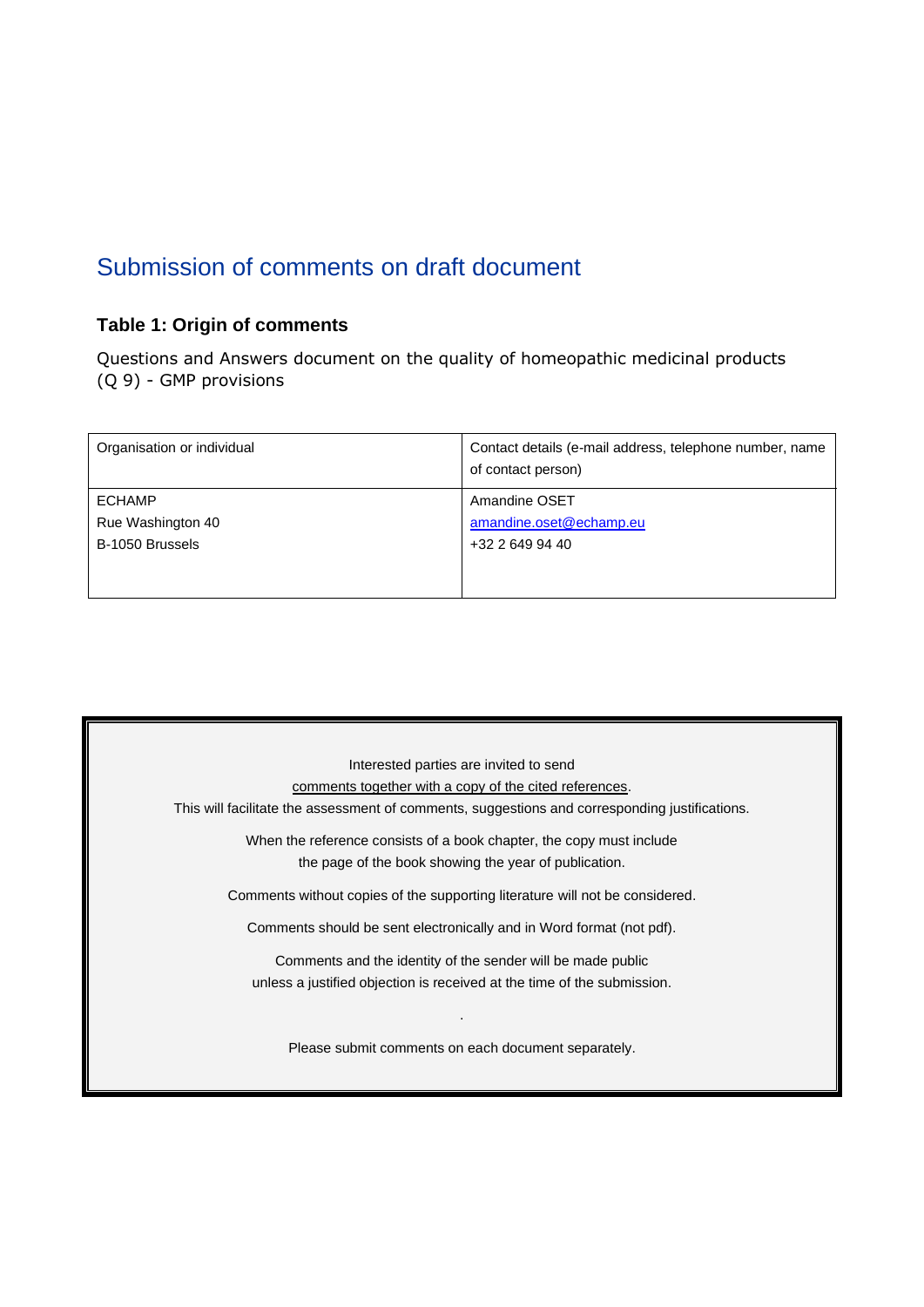### **Table 2: Comments**

### **GENERAL COMMENTS ON DRAFT DOCUMENT**

| Interested party | <b>Comment and Rationale</b>                                                                     | Outcome |
|------------------|--------------------------------------------------------------------------------------------------|---------|
| <b>ECHAMP</b>    | It may not in all cases be possible and appropriate to include manufacturing sites involved in   |         |
|                  | early stages of the manufacturing of the final dilution (the final dilution is by definition the |         |
|                  | API for homeopathic remedies) into the Part A of the QP declaration as they may be               |         |
|                  | sourced from very small entities and also may be atypical materials regarding use for            |         |
|                  | medicinal products. This should somehow be respected and reflected in the Q9 answer.             |         |

#### **SPECIFIC COMMENTS ON TEXT**

| Section number<br>and heading | Interested party | <b>Comment and Rationale</b>                                                                                                                                                                                                                                                                                                                                                                                                                                                                                                                                                                                                                                                                           | Outcome |
|-------------------------------|------------------|--------------------------------------------------------------------------------------------------------------------------------------------------------------------------------------------------------------------------------------------------------------------------------------------------------------------------------------------------------------------------------------------------------------------------------------------------------------------------------------------------------------------------------------------------------------------------------------------------------------------------------------------------------------------------------------------------------|---------|
| Line 11-13                    | <b>ECHAMP</b>    | The word <i>homeopathic</i> should be deleted as follows:<br><< In case of raw materials of chemical/mineral origin, when the<br>homeopathic stock is the chemical substance itself, GMP compliance<br>should be at least ensured from the beginning of the manufacturing<br>process of the dilution/trituration.>><br>Rationale: In the previous paragraph, the stock is also mentioned as<br>such. The word "homeopathic" implies a homeopathic<br>preparation/procedure, which is not applicable in this case. This would<br>be in line with Ph.Eur. 1038, which states: "A stock is usually one of the<br>following: , or the substance itself for raw materials of chemical or<br>mineral origin" |         |
| Line 10                       | <b>ECHAMP</b>    | Reference to EudraLex Vol.4 - Annex 2 (Manufacture of Biological active<br>substances and Medicinal Products for Human Use) seems not<br>appropriate and should be deleted. The definition of Biological medicinal<br>products is not appropriate for homeopathic remedies since the<br>manufacture is performed according to homeopathic manufacturing                                                                                                                                                                                                                                                                                                                                                |         |